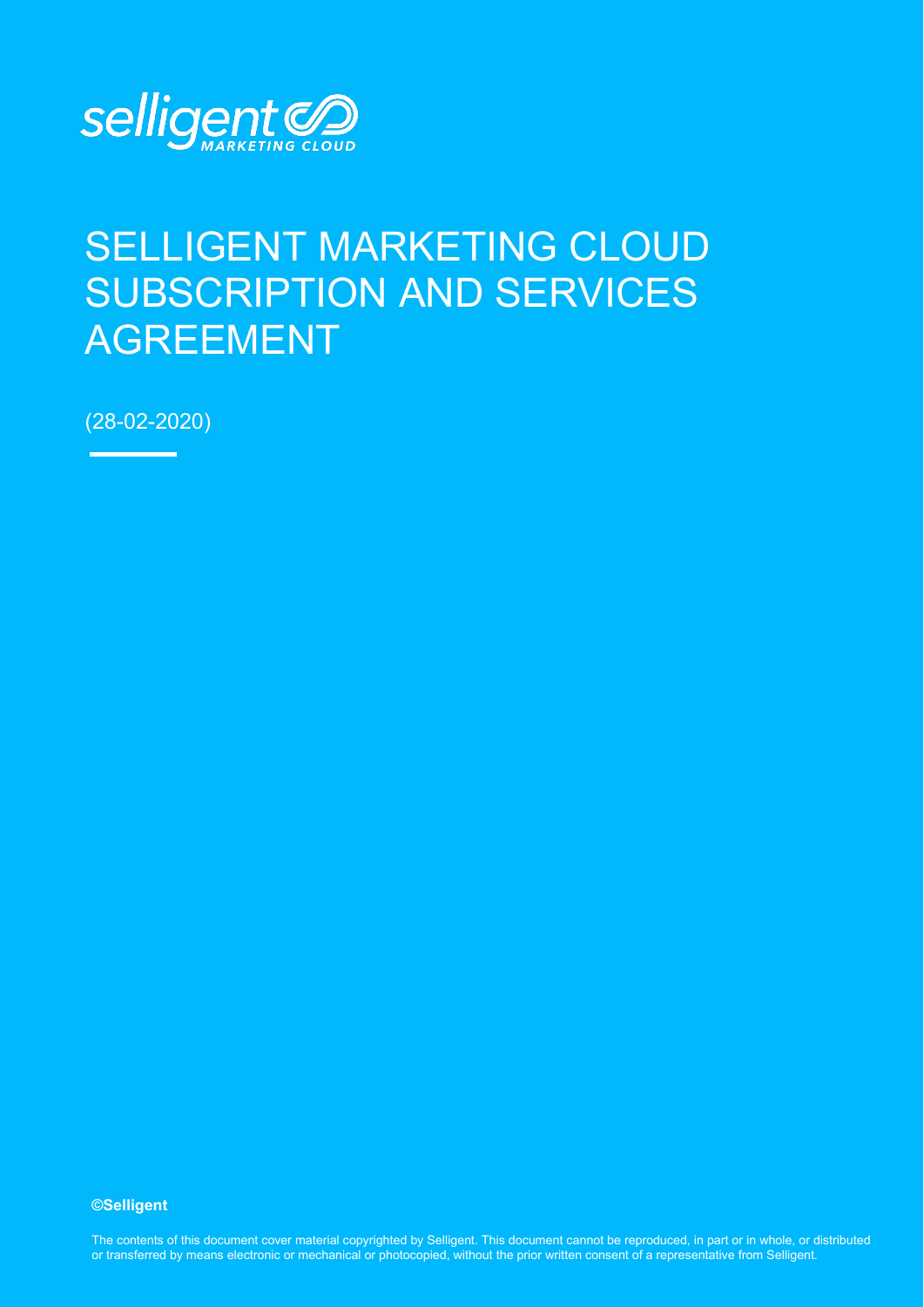## **SELLIGENT MARKETING CLOUD SUBSCRIPTION AND SERVICES AGREEMENT**

THIS SUBSCRIPTION AND SERVICES AGREEMENT GOVERNS ACQUISITION AND USE OF SELLIGENT'S SERVICES BY THE CLIENT. BY EXECUTING A SALES ORDER AND/OR STATEMENT OF WORK THAT REFERENCES THIS AGREEMENT, THE CLIENT AGREES TO ALL OF THE TERMS AND CONDITIONS OF THIS AGREEMENT. THE INDIVIDUAL ENTERING INTO THIS AGREEMENT ON BEHALF OF A COMPANY OR OTHER LEGAL ENTITY REPRESENTS TO HAVE THE AUTHORITY TO BIND SUCH ENTITY AND ITS AFFILIATES TO THESE TERMS AND CONDITIONS. ANY INDIVIDUAL WHO DOES NOT HAVE SUCH AUTHORITY, OR IF YOU DO NOT AGREE WITH ALL OF THESE TERMS AND CONDITIONS, MUST NOT ACCEPT THIS AGREEMENT. ANY CLIENT WHO DOES NOT AGREE WITH THESE TERMS AND CONDITIONS MAY NOT ACCESS OR USE THE SERVICES.

This Agreement was last updated on **February 28, 2020**, it is effective between the Client and Selligent as of the date of a Sales Order and/or Statement of Work is executed by both parties ("**Effective Date**").

#### **Article 1.- Definitions**

**"***Agreement***"** means this Subscription and Services Agreement, the Service Order(s) and the other documents as listed below, in prevailing order should there be conflicting provisions.

| 1° Selligent Service Order(s)                            |
|----------------------------------------------------------|
| 2° Specific Terms, as applicable                         |
| 3° CSA Terms and Conditions ("CSA T&C")                  |
| 4° Data Processing Agreement ("DPA")                     |
| 5° Selligent Support and Service Level Agreement ("SLA") |
| 6° Subscription and Services Agreement ("SSA")           |

**"***Acceptable Use Policy***"** or **"***AUP***"** refers to the required actions and practices, as well as those actions and practices that are unacceptable and prohibited, with respect to Client's use of any product or Service created, developed, sold, licensed, delivered, supplied or performed by Selligent.

**"Affiliates"** means any entity that controls, is controlled by, or is under common control with the named entity ("Affiliates"), where "control" is defined as the ownership of at least 51% of the equity or beneficial interests of such entity or the right to vote for or appoint a majority of the board of directors or other governing body of such entity.

**"***Client***"** includes any Affiliates of the signing entity and any and all employees, agents (third party service providers), or subcontractors of Client who access or otherwise use the Service(s) provided under a specific Service Order and/or perform services incidental thereto. Signing entity shall assume any liability arising out of acts or omissions of its Affiliates, employees, agents (third-party service providers), or subcontractors in relation to the Services under this Agreement. For the avoidance of doubt, only the signing entity and Selligent are party to the Agreement.

**"***Client Data***"** means all data, documentation, content or information submitted by or on behalf of Client for the purpose of performing the Subscription Service, or generated and used by the Subscription Services, including Personal Data , audio-visual design (such as photographic images, animations, illustrations) or other identifying or branding elements of Client or its customers to enable performance of the Services.

"**Deliverables**" means certain work product, limited to content specific to Client and excluding any retained, common, reusable or generic elements or methodologies, if any, as described in a SOW for Project Services.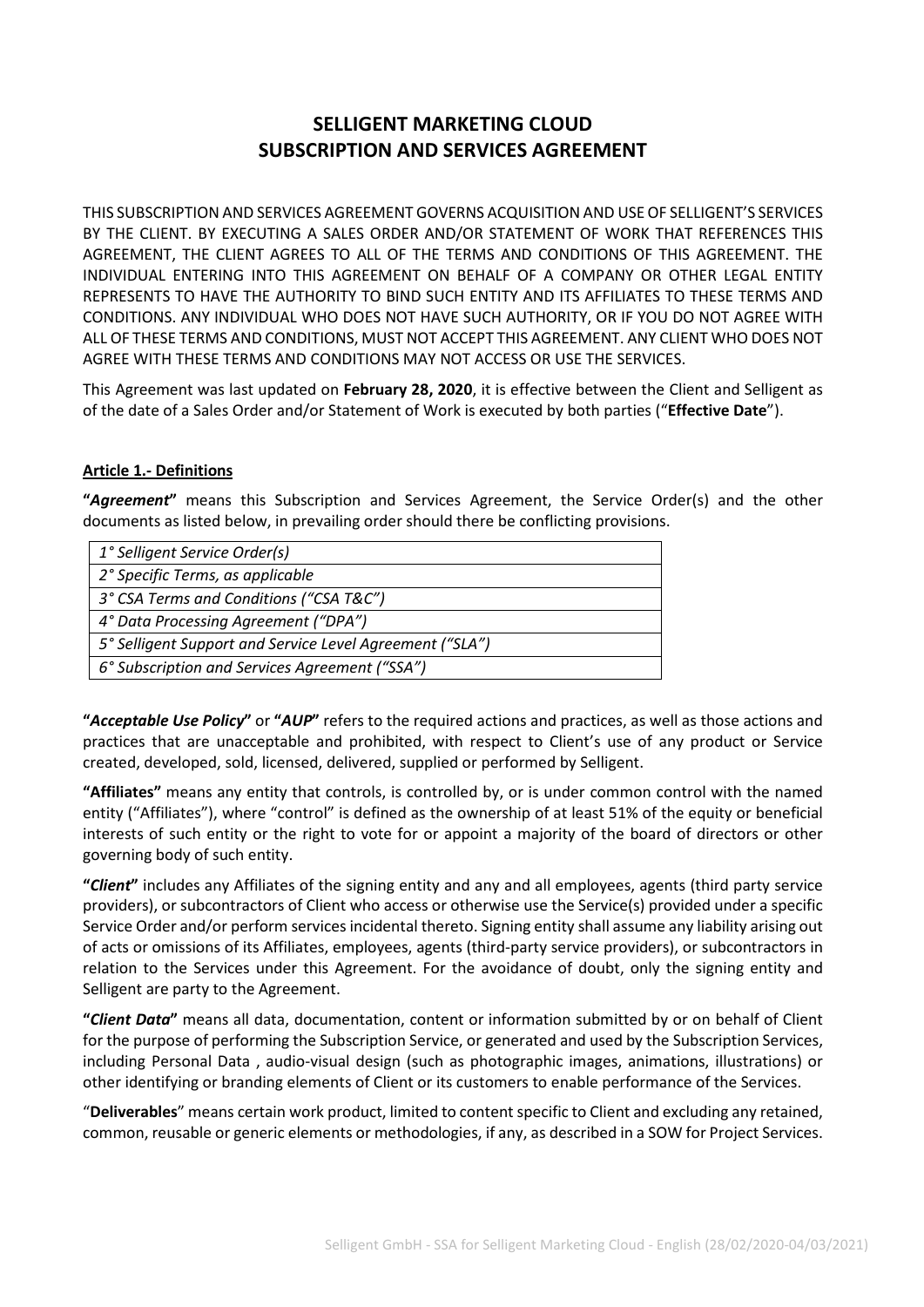**"***Documentation***"** means the documentation provided by Selligent describing operation and use of the Service(s), by any means of delivery, whether at Client's request or otherwise, along with any other information provided to Selligent's clients generally, and all such items as updated from time to time.

**"***Platform***"** means the technical infrastructure Selligent has in place to provide the Subscription Services for Client.

**"***Project Services***"** means project or data services, of which timing and staff availability are planned with Client. Project Services can be (but are not limited to) auditing the quality of databases, project management, technical integration services, campaign creation services, consultancy services and training services.

**"***Service Order***"** means a Sales Order of Subscription Services, a Project Services order ("Statement of Work") or other form, specifying, among others, the scope of Services ordered, its subscription term and the applicable fees. All such forms are executed under this Subscription and Services Agreement and deemed incorporated herein.

**"***Services***"** means the Subscription Services, Project Services and Support Services that Client orders under this Agreement.

**"***Subscription Services***"** means access to software module(s) made available by Selligent to Client (e.g. Selligent Marketing Cloud Base, channels or options) in a Software as a Service mode within the limits set out in the Sales Order.

**"***Subscription Term***"** means the term specified in the applicable Sales Order during which Client can use the Subscription Services.

**"***Support Services***"** means helpdesk and technical support services which are by nature consumed on an ad-hoc basis and cannot be planned. Selligent provides permanent availability for those services governed by the conditions in the SLA.

**"***Usage Rights***"** means those rights to use the Subscription Services within the limits agreed upon in a Sales Order.

**"***User***"** means any individual expressly authorised by Client to use the Services and to whom Client has supplied a user identification and password, such as employees, agents (third-party service providers), or subcontractors.

#### **Article 2.- Object**

**2.1** Subject to the terms of this Agreement, Selligent grants Client, within the Usage Rights set out in the Sales Order, the non-transferable, non-exclusive, non-sublicenseable right to use the Subscription Services ordered under such Sales Order.

**2.2** Selligent will also provide Client with Project Services, Success Services and Support Services as indicated in a Sales Order or Statement of Work.

**2.3** Client does not have any right, claim or interest whatsoever relating to the Services other than those granted under this Agreement.

**2.4** Selligent is authorised to engage and exchange subcontractors for the performance of its contractual obligations under this Agreement in compliance with the applicable provisions in the DPA. Selligent is responsible for any acts or omissions of such subcontractors under this Agreement as if such acts or omissions were performed by Selligent directly.

**2.5** Ordering of one or more Subscription Services is not contingent on the delivery of any future functionality or features, nor on any oral or written private or public comments made by Selligent in relation to such future functionality or features.

**2.6** Selligent and its technical partners are authorised to examine the Platform and the Services at any time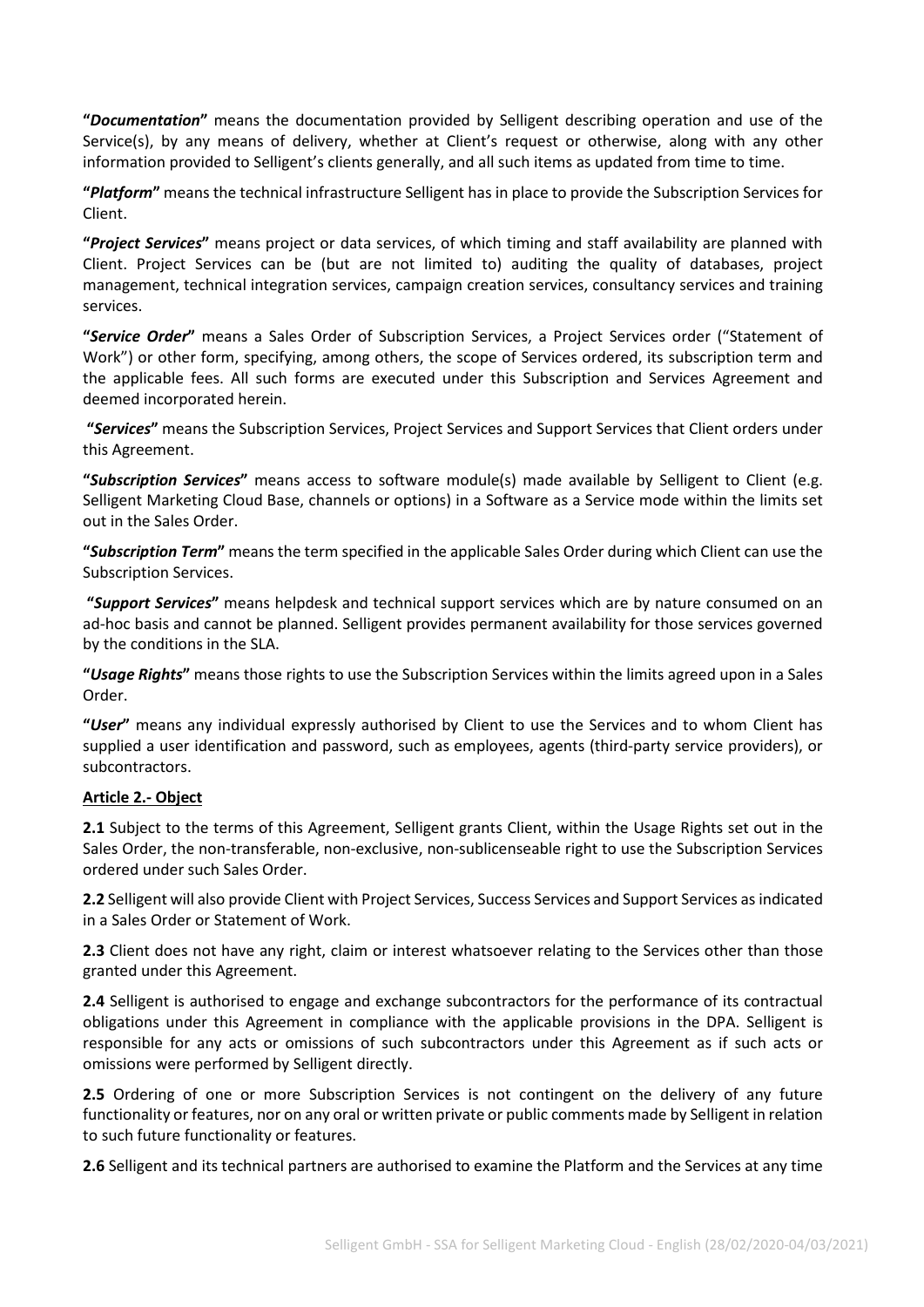without prior consent in the context of maintenance operations, installation of patches and Client support.

**2.7** Selligent may analyse the Subscription Services to gather information in relation to Client's use of the Subscription Services to improve its products and services, without accessing Client Data.

#### **Article 3.- Selligent's Obligations – Reservation of Rights**

**3.1.** Selligent shall provide the Service(s) in a workmanlike manner consistent with general industry standards reasonably applicable to the provision thereof. Subject to maintenance and downtime contemplated in the SLA, if Client notifies Selligent in writing, within thirty (30) calendar days of receipt thereof, of the failure of any unaltered version of any Deliverables specified in an applicable Statement of Work or any Subscription Services ordered in a Sales Order, to perform as described in any Documentation or set forth in an applicable Statement of Work ("Error(s)"), Client's sole remedy and Selligent's sole liability with respect to the noted Errors in the unaltered versions of such Deliverables or Subscription Services, shall be to attempt to correct those Errors. Should any Errors contained within any of the Deliverables or with respect to any Subscription Services result from a denial of services attack, or from Client's, or any third party's actions, alterations, modifications or adjustments to the same, Selligent may, in its sole discretion, attempt to correct those Errors, on a time and materials basis at its then-current rates.

**3.2.**Client acknowledges that timeframes specified in any Service Order are only estimates and that actual performance times will be dependent upon Client's timely provision of accurate and properly formatted data, feedback and access to key personnel reasonably requested by Selligent from time-to-time. Selligent shall not be accountable for any performance delays caused by Client's failure to timely provide such data, access or feedback required for the performance of its performance. In such an event, estimated timetables shall be extended accordingly, and fees may be increased as a result of such delays.

#### **Article 4.- Client's Obligations**

**4.1** Client shall use the Services for internal business purposes only. Client is solely responsible for the use of the Platform and the Services under Client's user accounts and acknowledges having been sufficiently informed about the Services specificities. Client (i) shall implement the necessary measures to prevent unauthorized access to, or use of, the Services, and will promptly notify Selligent of any such unauthorized access or use of which Client becomes aware; (ii) has sole responsibility for the accuracy, quality, integrity, legality, reliability and appropriateness, and in general, the content of Client Data stored in the Platform and used by the Services; (iii) shall comply with all applicable laws and Selligent's reasonable instructions and recommendations with respect to the Services.

**4.2** Client is responsible for the provision and use of the appropriate equipment, including computers, computer operating system and web browser, needed to connect to and use the Services. Client shall ensure that this equipment complies with the specifications set forth in the Documentation.

**4.3** Client will ensure that any User using the Services (i) has followed the on-line training made available by Selligent and is properly certified or has been properly trained by Selligent certified trainers, the latter training being billable; and (ii) uses the Services in accordance with the acceptable use of the Services as set forth in Article 8 below. In particular, this implies that the quality of the databases used for sending e-mails complies with the acceptable use of the Services. Should the quality appear to be below such acceptable use after to the database audit performed as part of the set-up services and fees, Selligent will make the necessary recommendations in collaboration with Client. Implementation of the recommendations will be charged at the agreed rates for Project Services subject to Client's prior approval.

**4.4** Client will comply with the rules set out in the CSA T&C currently available at : [https://www.selligent.com/legal-CSA.](https://www.selligent.com/legal-CSA) Client is aware that the CSA T&C can be amended by the CSA and in line with what is agreed upon in Article 14 of this Subscription and Services Agreement, will adhere to any changes in the CSA terms. Selligent will inform Client of any change requested by the CSA to the CSA T&C. In case Client does not object within fourteen (14) working days to such change, Client shall be deemed to accept it. In case Client timely objects to such change, Selligent shall be entitled to terminate the Agreement.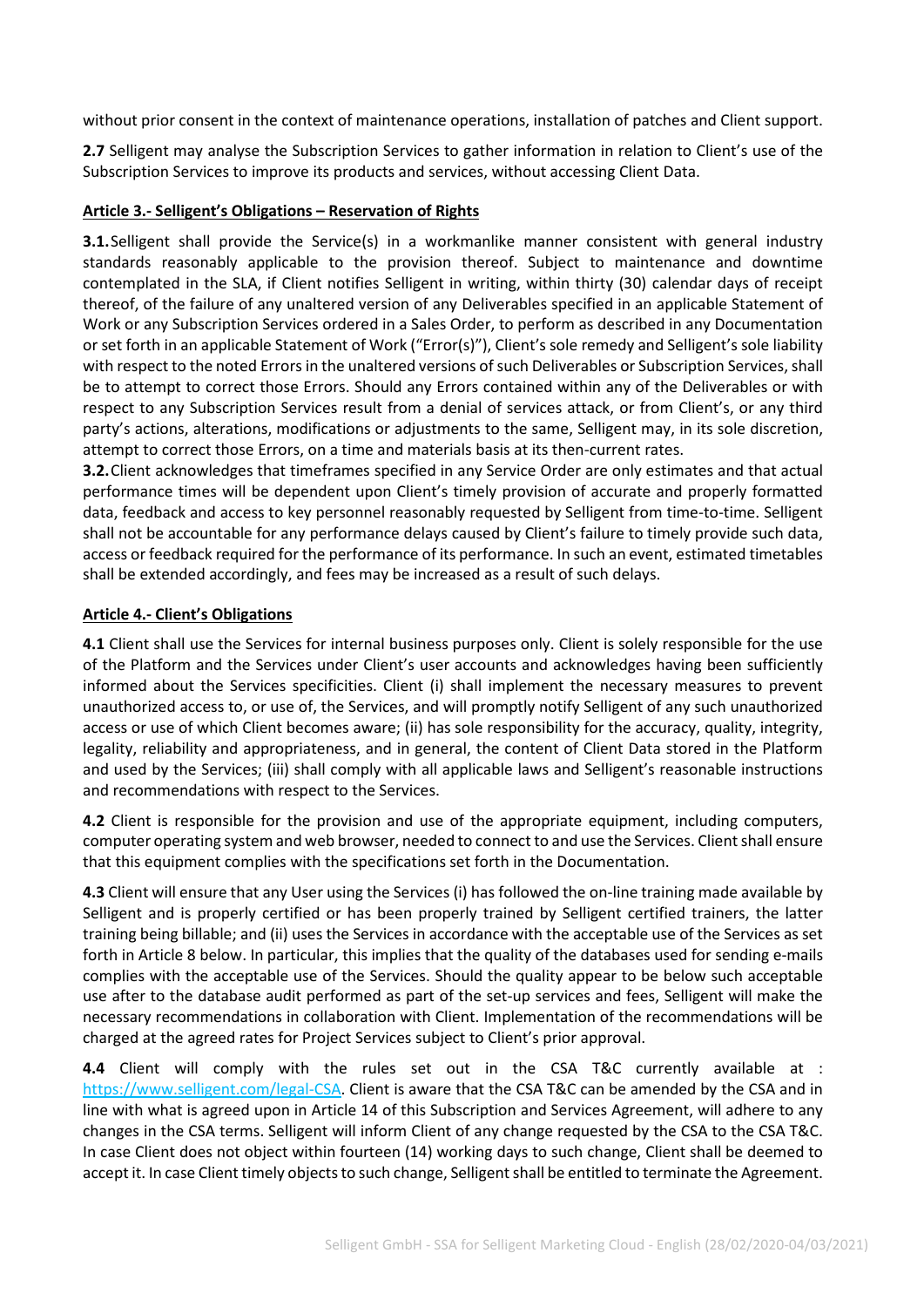#### **Article 5.- Evolution of the Services**

Selligent reserves the right to update, upgrade or discontinue features of the Services. No functionality of the Services will be materially decreased from that available as of the ordering of such Services. In case of a major upgrade, Client shall be provided with a prior reasonable notification via the Platform.

#### **Article 6.- Data Ownership and Protection**

**6.1** Subject to the terms of the DPA and Selligent's Privacy Policy available at: [https://www.selligent.com/privacy-policy,](https://www.selligent.com/privacy-policy) Client agrees that Selligent may process Client Data.

**6.2** Client Data remain Client's exclusive property. Client hereby grants to Selligent a non-exclusive, nontransferable license to use, perform and display identifying or branding elements of Client during the Subscription Term solely to allow Selligent and/or its Affiliates to perform its obligations as stated herein.

**6.3** Selligent's back-up procedure is described in the SLA. However Client acknowledges that the Services are not meant to replace Client's need for making copies of its primary Client data source. Client is responsible for maintaining copies of his primary Client data.

**6.4** Client Data may be retrieved by Client from the Platform at any time during the term of this Agreement. Upon specific request by Client made at the latest ten (10) working days prior to the effective date of termination or expiration of this Agreement, Selligent may return Client Data to Client through FTPS or SFTP. All complaints relating to the return of the data must be notified to Selligent in writing within ten (10) working days of the return, failing which all rights whatsoever will be null and void. The Client Data will be returned in a format that can be run on standard database systems. Client will be invoiced for the costs related to such return at the agreed rates for Project Services subject to a cap of €1,000. After termination of the Agreement, Selligent shall have no obligation to maintain or provide Client Data and shall thereafter, delete all Client Data in its systems or otherwise in its possession or control.

#### **Article 7.- Intellectual Property**

**7.1** Client acknowledges that in providing the Services, Selligent uses original and any copies (by whomever produced), updates or extensions of: (a) Selligent's and/or its Affiliates" company name(s), copyright(s), trademark(s), logo(s), domain name(s), the product and service name(s) associated with the Services and other trademarks and service marks, (b) certain audio and visual information and (c) other technology, software, hardware, products, processes, algorithms, user interfaces, know-how and other trade secrets, techniques, designs, inventions and other tangible and intangible technical material or information (collectively "Selligent Technology"), and that the Selligent Technology is covered by intellectual property rights owned or licensed by Selligent and/or its Affiliates (collectively "Selligent IP Rights"). Certain components of the Selligent Technology may be provided by third-party providers, and are subject to Specific Terms as may be indicated in the applicable Sales Order. Such third-party components are the intellectual property of the specific providers, and as such, no right, title or interests, other than the right to utilize the Services as described herein, shall vest in the Client. Selligent IP Rights, and its suppliers, include all copies, updates or additions, including any new functions, that may be developed for Client. The intellectual property rights on any improvement, design contributions or derivative works conceived or created by either party in or to the Services will also be exclusively owned by Selligent or its suppliers. Other than as expressly set forth in this Agreement, no right, title, license or any other rights in or to the Selligent Technology or Selligent IP Rights are granted to Client.

**7.2** Documents, software or hardware made available to Selligent by Client shall be and remain the sole and exclusive property of Client or its suppliers

**7.3** Selligent represents to Client that it has the right to enter into this Agreement and grant the Usage Rights provided herein.

**7.4** Selligent shall defend Client against any claim brought against Client by a third party alleging that the use of the Services as contemplated hereunder constitutes a direct infringement or misappropriation of a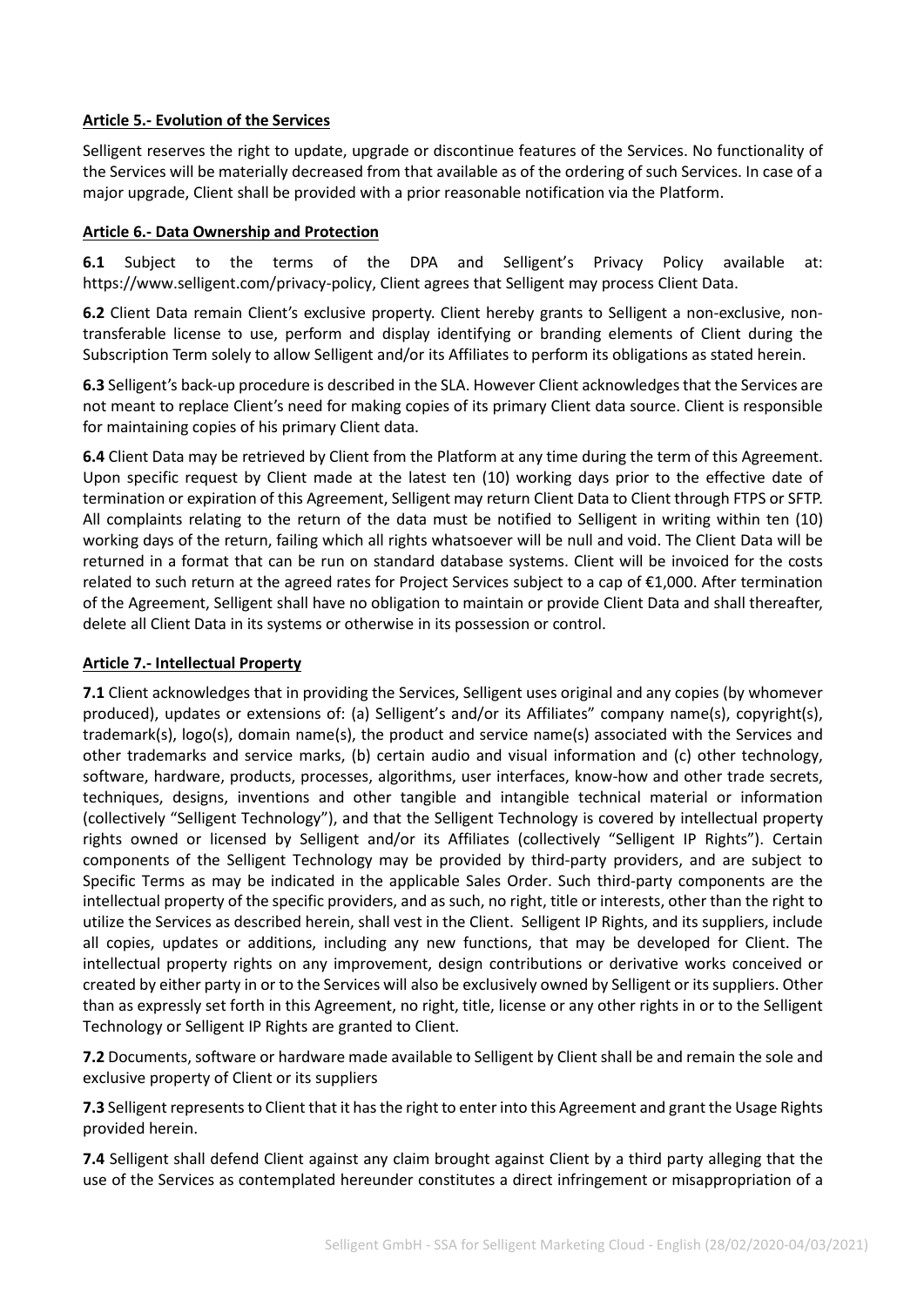patent claim, copyright or trademark or trade secret of such third party, and Selligent will pay damages finally awarded against Client (or the amount of any settlement Selligent enters into) with respect to such claims, provided Client (a) promptly gives written notice of such claim to Selligent (but only to the extent that delay in giving notice materially impairs Selligent's ability to defend the claim); and (b) gives Selligent primary control of the defence and settlement of the claim. This obligation of Selligent shall not apply if the alleged infringement or misappropriation results from use of the Services in violation of this Agreement.

**7.5** Selligent shall have primary control of the defence of the claim and may agree on any settlement provided Selligent will not enter into or agree to any settlement that imposes any obligation on Client without Client's prior written consent. Selligent will not admit liability on behalf of Client. In case Client rejects the defence by Selligent or the control of such defence by Selligent, Selligent shall be released of any indemnification obligation under this Article 7. Client shall provide Selligent with full assistance in such defence and can participate to the defence at its own expense and with its own counsel. Selligent shall keep Client advised of the status of the claim and will consider in good faith recommendations made by Client with respect to the claim.

Selligent reserves the right to cease such defence of any claim in the event the Services are no longer alleged to infringe or misappropriate, or are held not to infringe or misappropriate, the third party's rights, and such third party therefore refrains from asserting claims for damages against Client.

**7.6** In the event a claim under this Article is made, or is, in Selligent's reasonable opinion, likely to be made, Selligent may, at its sole discretion and expense: (i) procure for Client the right to continue using the Services under the terms of this Agreement; or (ii) replace or modify the Services to be non-infringing without material decrease in functionality. If the foregoing options are not reasonably available, Selligent is entitled to terminate the infringing Services and refund all prepaid fees to Client, without any additional compensation.

**7.7** Selligent's obligations under this Article 7 shall be Client's exclusive claims against Selligent for any above infringement of the third party's intellectual property rights through the use of the Services.

#### **Article 8.- Acceptable use of the Services - Restrictions**

**8.1** Selligent grants Client a limited, non-exclusive, non-transferable, non-sublicensable, right to access and use the Service(s) in accordance with this Agreement. Client must comply with the Acceptable Use Policy ("AUP") of Selligent, as may be updated from time-to-time by Selligent, on notice to Client, currently available at : [https://www.selligent.com/acceptable-use-policy.](https://selligent.com/acceptable-use-policy)

Client further agrees to:

- (i) Use the Services and the Platform in accordance with the Documentation, best practices and generally accepted code of conduct;
- (ii) Not to license, sublicense, sell, resell, rent, lease, transfer, assign, distribute, time-share or otherwise commercially exploit or make the Services available to any third party, other than as contemplated by this Agreement;
- (iii) Not to circumvent the User authentication or security of the Services or Platform or any host, network or account related thereto nor intentionally interfere with or disrupt the integrity or performance of the Services or the data contained therein;
- (iv) Not to send or store material which contains software viruses, worms, Trojan horses, or other harmful computer code, files, scripts, agents or programs or use low quality database, below market standard;
- (v) Not to use the Services or the Platform for activities or purposes for which the Platform or Services require specific certifications (e.g. they are not certified for Payment Card Industry (PCI) compliance or healthcare related data) or are not conceived (e.g. the sending of videos and the hosting of videos on the Platform and Services or using of bandwidth in an abusive manner by including large files in e-mails are forbidden), or in excess of the Platform Limitations (defined in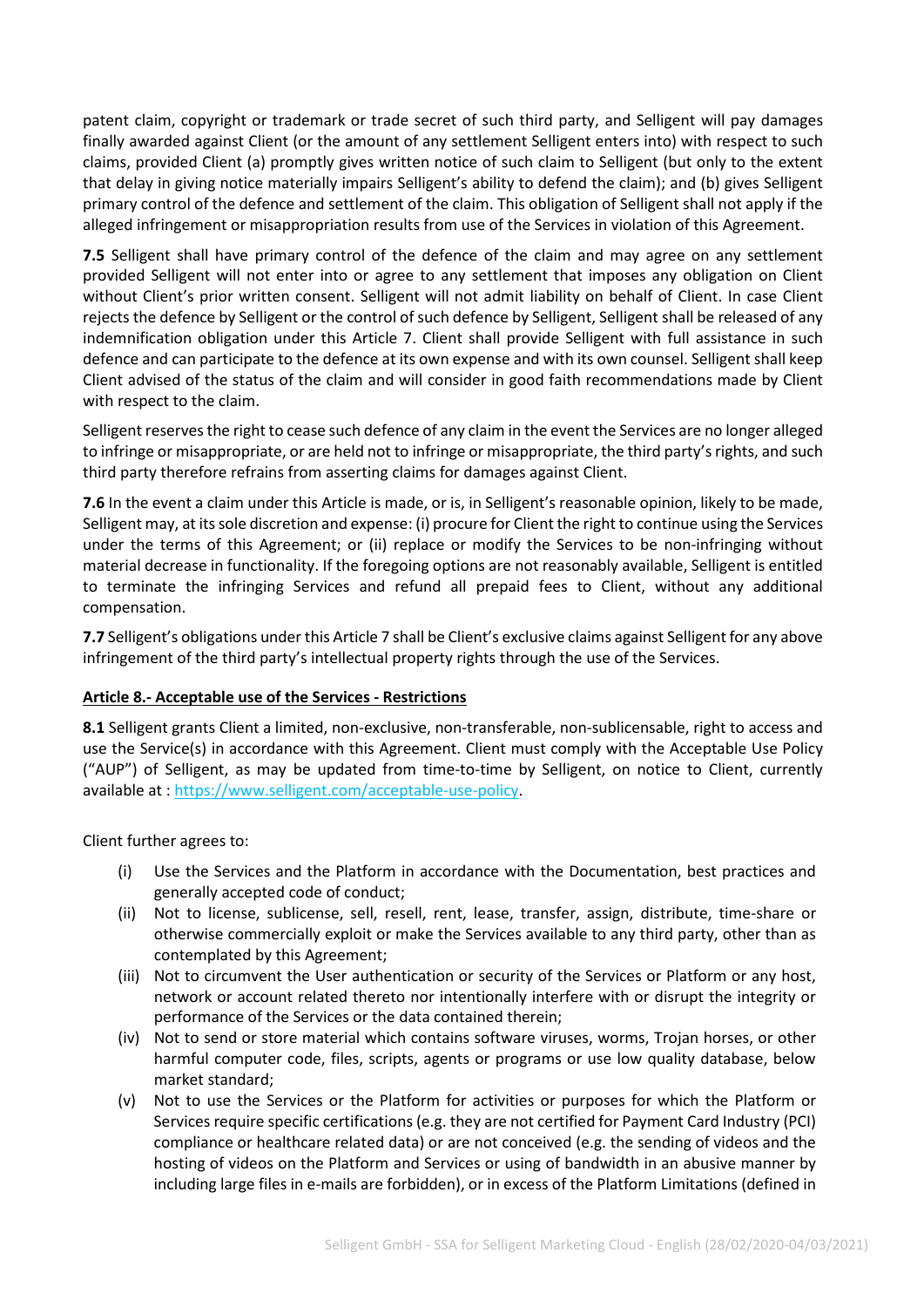the Documentation), or in a manner adversely affecting the Services' usability for Selligent, including other Selligent's clients;

- (vi) Not to modify, copy or create derivative works based on the Services or Selligent Technology;
- (vii) Not to dissemble, reverse engineer, translate or (to the extent legally permitted) decompile the Services or Selligent Technology (unless, and only to the extent, with respect to the Selligent Technology, this restriction is prohibited by applicable law) or purposefully access it with the intent to (A) build a competitive product or service, (B) build a product or service using substantially similar features, functions or graphics of the Services, or (C) copy any features, functions or graphics of the Services. Client may not access the Services if Client is a direct competitor of Selligent, except with Selligent's prior written consent. Client may not access the Services for purposes of monitoring its performance or functionality, or for any other benchmarking or competitive purpose.

**8.2** In case of investigation by Selligent of the Platform or the Services in connection with services outages, security problems and any suspected breach of this Agreement, Client will cooperate and immediately act upon each reasonable request of Selligent to remove and/or adapt its own content and/or use of the Services (e.g. to avoid hindrance of Services' performance to other Selligent clients).

**8.3** Selligent, at its own discretion or at the direction of any then-applicable third party service provider may suspend, block access to the IP address(es), and as the case may be the Service(s), because of a violation of Article 8.1 or an actual or reasonably-apparent imminent attack or unauthorised access, until such violation, attack or unauthorised access is remedied. Selligent will use commercially reasonably efforts to provide Client with advance notice of such suspension. Any action requested by Selligent due to a misuse of the Services or the Platform shall be invoiced to Client at the agreed rates for Project Services.

**8.4** In the event of any temporary blocking as described in this Article 8, Client shall not be entitled to any refund, except where such suspension is demonstrably abusive or not grounded on legitimate elements.

**8.5 Third-Party Providers.** Any exchange of data or other interaction between Client and a third-party provider (other than any subcontractor or agent performing any obligations of Selligent under this Agreement), and any purchase by Client of any product or service offered by any third-party provider, is solely between Client and such third-party provider.

**8.6** Subject to this Agreement, Client shall defend, indemnify and hold Selligent harmless against any loss or damage (including reasonable attorneys' fees) incurred in connection with claims made against Selligent by a third party in relation to Client Data or alleging that Client's illegal or unauthorised use of the Services infringes the rights of, or has otherwise harmed, a third party, provided Selligent (a) promptly gives written notice of the claim to Client (but only to the extent that delay in giving notice materially impairs Client's ability to defend the claims) and (b) gives Client primary control of the defence and settlement of the claim.

**8.7** Client shall have primary control the defence of the claim and may agree on any settlement provided Client will not enter into or agree to any settlement that imposes any obligation on Selligent without Selligent's prior written consent. Client will not admit liability on behalf of Selligent. In case Selligent rejects the defence by Client or the control of such defence by Client, Client shall be released of any indemnification obligation under this paragraph. Selligent shall provide Client with full assistance in such defence and is allowed to participate to the defence at its own expense and with its own counsel. Client shall keep Selligent informed of the status of the claim and will consider in good faith recommendations made by Selligent with respect to the claim.

#### **Article 9.- Limitation of liability**

**9.1** Each party is liable for intent and gross negligence in accordance with statutory provisions.

**9.2** Each party shall be liable in the event of a slightly negligent breach of essential obligations ("Kardinalpflichten") only for the damages that are typically foreseeable at the moment the Agreement is concluded. Essential obligations are obligations the fulfilment of which makes the proper performance of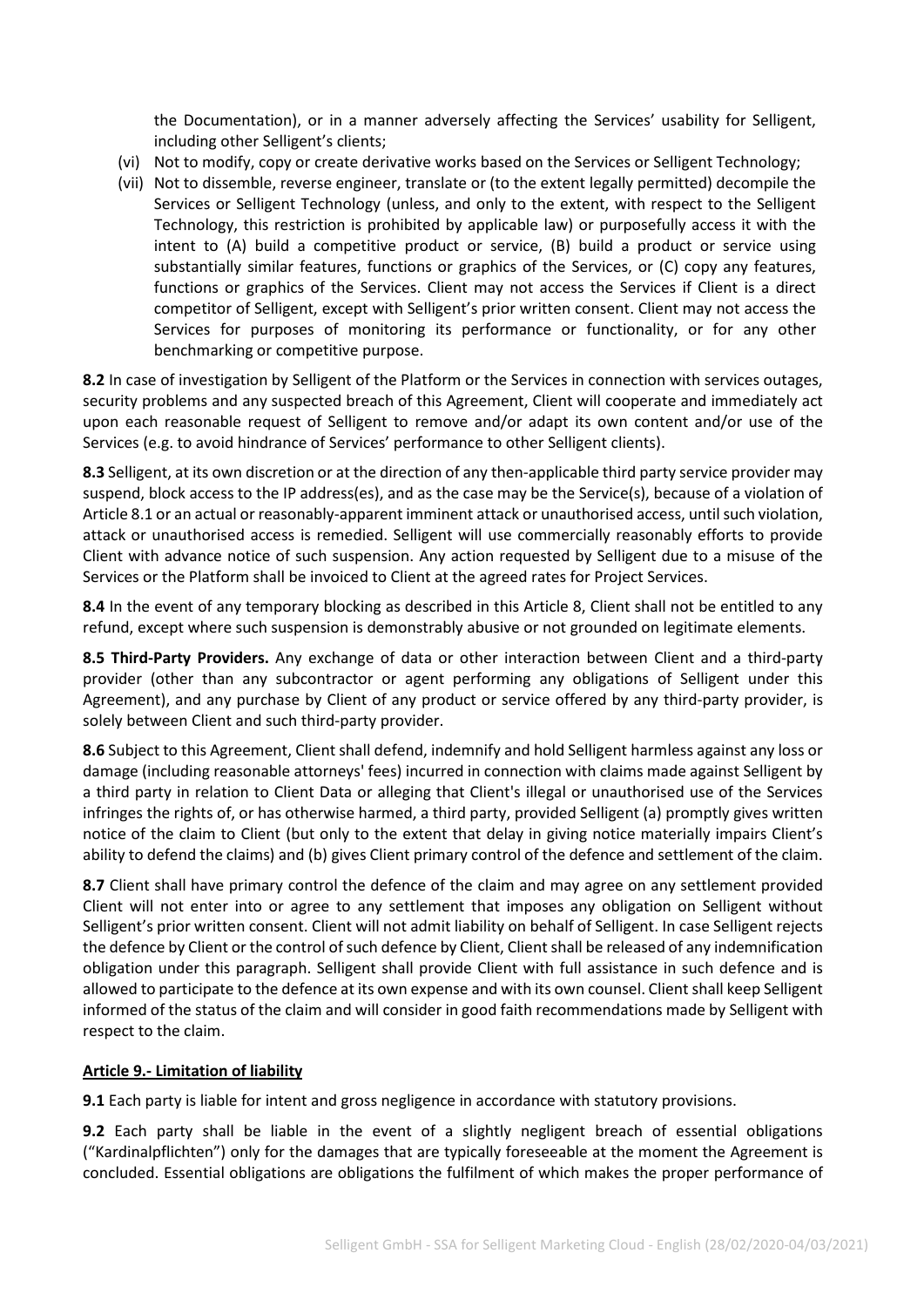the Agreement possible, the infringement of which would jeopardise the achievement of the purpose of the Agreement and on which compliance Client relies. Parties agree that the maximum amount of foreseeable damages is limited to the annual value of the fees for the Services.

**9.3** Otherwise, each party's liability for slightly negligent breach is excluded.

**9.4** No party shall be liable for consequential damages, such as loss of revenue or profits, of business opportunities, of data or of use of data, damage to the brand or know-how, third party claims, whether in tort or in contract, irrespective whether or not it knew of the possibility of such loss.

**9.5** These limitations on liability do not apply to injury to life, body or health.

**9.6** With regard to Project Services and Support Services, Selligent undertakes to comply with generally accepted professional standards. Selligent's liability is limited to actions necessary to rectify a Project Services or Support Service that does not meet generally accepted professional standards. However, if it becomes apparent that Selligent personnel must attend when the operating incident is not attributable to Selligent, this Project Services or Support Service will be invoiced.

**9.7** The limitation of liability is based on risk allocation between the parties taking into account the agreed pricing.

**9.8** Nothing in this Agreement excludes the liability of either party (a) for death or personal injury caused by its negligence or (b) for fraud or fraudulent misrepresentation.

#### **Article 10.- Confidentiality**

**10.1** "Confidential Information" refers to any information of a party ("Disclosing Party") disclosed by or on behalf of the Disclosing Party to the other party ("Receiving Party"), whether orally or in writing, that is designated as confidential or that reasonably should be understood to be confidential given the nature of the information and the circumstances of the disclosure (including pricing and other terms reflected in all Service Order(s)), the Service(s), the Selligent Technology, business and marketing plans, trade secrets, technology and technical information, product designs, methods, processes, code, data, inventions, apparatus, statistics, programs, research, development, information technology, network designs, passwords, sign-on codes, usage data, the Documentation and the terms of this Agreement. Confidential Information shall not include any information that: (a) is or becomes generally known to the public without breach of any obligation owed to the Disclosing Party; (b) was known to the Receiving Party prior to its disclosure by the Disclosing Party without breach by any third party of any obligation owed to the Disclosing Party; (c) was independently developed by the Receiving Party without breach of any obligation owed to the Disclosing Party; or (d) is received from a third party without being subject to any confidentiality obligation.

**10.2** Each party agrees that it will not use in any way for its own account or the account of any third party, any Confidential Information, except that each party may use the Confidential Information to perform its obligations or exercise its rights under this Agreement, and each party will take reasonable care and precaution to protect the confidentiality of such information. Reasonable care and precaution mean such care and precaution the Receiving Party takes to protect its own similar Confidential Information, but which shall not be less than reasonable standard of care.

**10.3** Such non-disclosure obligations shall not apply to information that (a) was already rightfully known to the Receiving Party prior to disclosure by the Disclosing Party hereunder; (b) became part of the public domain after its disclosure or was part of the state of the art at the time of disclosure, provided, in both cases, that this was not the result of a violation of a confidentiality obligation with respect to the party that transmitted the Confidential Information; (c) has been rightfully received from a third party not under obligation of confidentiality; (d) has been approved for release by written authorisation; or (e) was independently developed by a party without the use of the Confidential Information;.

**10.4** Each party agrees that Confidential Information remains, in any event, the property of the Disclosing Party.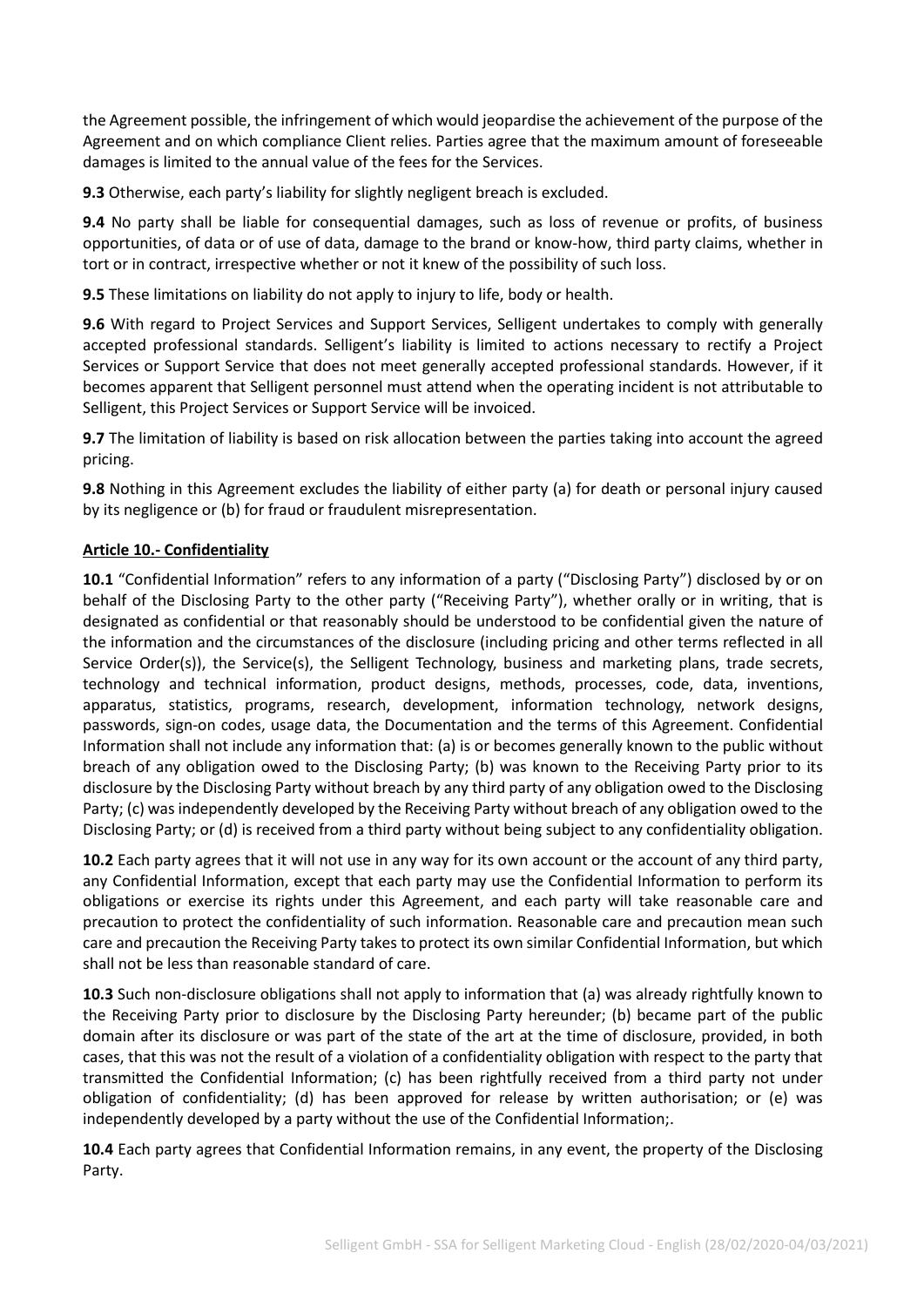**10.5** Disclosure of Confidential Information is only permitted to the legal representatives, agents, suppliers, service providers or subcontractors of the parties within the limit of what they need to know to perform the tasks incumbent upon them.

**10.6** The parties undertake to inform the persons to whom the information is transmitted of its confidential nature. They also agree to have their suppliers, service providers or subcontractors sign a confidentiality undertaking in terms similar to the one they have subscribed to hereby, it being understood that the parties are guarantors of compliance by the persons referred to in this paragraph of this confidentiality obligation.

**10.7** If the Receiving Party is compelled by law or judicial or regulatory order to disclose Confidential Information of the Disclosing Party, it shall (a) provide the Disclosing Party with reasonable prior written notice of such compelled disclosure (to the extent legally permitted); (b) provide the Disclosing Party with reasonable assistance and cooperation, at Disclosing Party's cost, if the Disclosing Party wishes to contest or limit the disclosure; and (c) only disclose that Confidential Information necessary to comply with such order in consultation of counsel at Disclosing Party's reasonable cost.

**10.8** Upon the written request of Disclosing Party at any time throughout the Subscription Term or upon expiration or termination of this Agreement, Receiving Party shall at its option, and if legally permissible, return or destroy (and certify such destruction in a signed writing) all Confidential Information of Disclosing Party, including all copies thereof, whether in physical or electronic form; provided, however, that Selligent and its Affiliates may retain an archival set of its working papers and a copy of Client's Confidential Information for ensuring compliance with applicable laws, regulations and professional standards regarding documentation of work performed under this Agreement. To the extent that it is impracticable to return or destroy any Confidential Information, and with respect to any information retained for archival purposes, Receiving Party shall continue to maintain the confidentiality of such information in accordance with this Agreement for as long as such information is retained.

**10.9** This confidentiality obligation shall survive the termination of this Agreement for a period of three (3) years.

### **Article 11.- Term**

This Agreement shall come into effect on the Effective Date and will remain in force so long as there is at least one active Service Order in place, unless earlier terminated in accordance with Article 12 below. Except as may otherwise stated in an applicable Sales Order, each Subscription Service is granted for a minimum Subscription Term of twelve (12) months as of such Subscription Service Start Date (i.e. password and login delivered to Client). Each Sales Order will automatically renew at the end of each term for an additional term of the same duration, unless either party gives the other party a notice of non-renewal, by registered letter with acknowledgement of receipt, at least ninety (90) calendar days before the end of the thencurrent term. Renewals will automatically pertain to all Subscription Services of the Sales Order.

#### **Article 12.- Termination**

**12.1** Each party may terminate the Agreement without notice for the following important reasons:

- (i) if the terminating party cannot be expected to continue the Agreement until the expiry of the notice period or until the termination of the Agreement, taking into account all the circumstances of the individual case, in particular the negligence of the other party.
- (ii) if Client is in arrears with the payment of the fees or a not insignificant part of the fees for two (2) consecutive payment terms or in a period which extends over more than two (2) payment terms, is in arrears with the payment of the fees in an amount reaching the fees for two (2) months.
- (iii) if Client violates the industrial property rights, copyrights or other intellectual property rights of Selligent or if Client violates the duty of Article 4, the AUP laid down in Article 8 or the CSA Terms and Conditions and does not cease such infringement within ten (10) calendar days after Selligent has made him aware of such an infringement.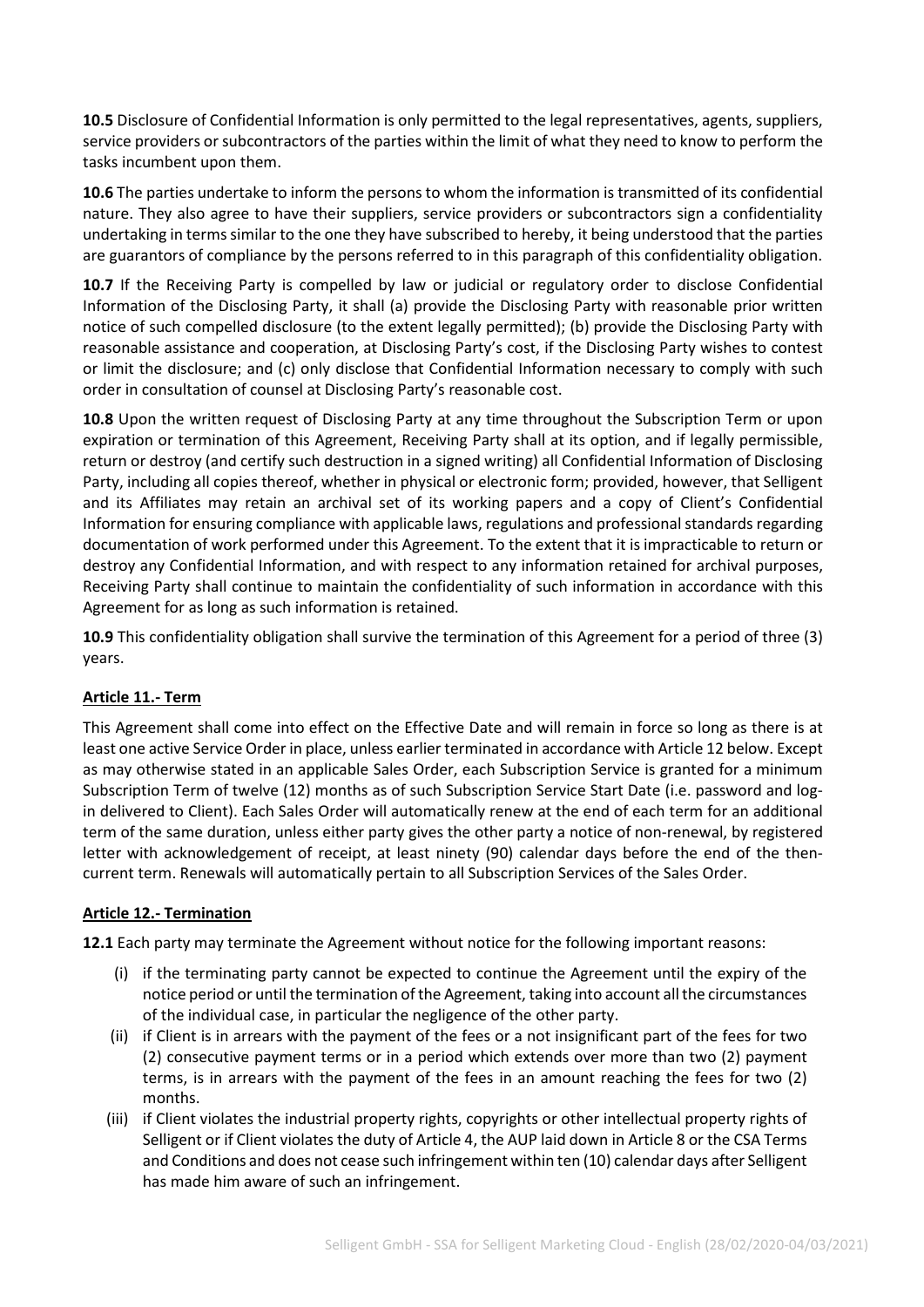**12.2** Moreover, should Client remain in breach of its payment obligation notwithstanding two (2) written reminders to pay within seven (7) calendar days each, Selligent has the right to deactivate Client's passwords and log-ins and/or to block access to the Services. In such case, Client will be solely responsible for all consequences that result from the blocking and the deactivation, without possibility of recourse against Selligent.

**12.3** Each party is also entitled to terminate this Agreement if the other party becomes the subject of a petition in bankruptcy or any other proceeding relating to insolvency, receivership or liquidation.

**12.4** Selligent is entitled to terminate this Agreement immediately without any court intervention nor notice period (i) for any material violation by Client that risks the safety, security or reputation of any network, person or entity, or for violations of Selligent acceptable use of the Services as set forth in Article 8; or (ii) in the event Client becomes a competitor, directly or indirectly as a result of its direct or indirect shareholders.

**12.5** In the event of the premature termination of the Agreement due to Selligent breaching its obligations, Selligent will reimburse Client the portion of any fees paid in advance by Client and cover the period during which the Services have not been provided.

**12.6** In the event of the premature termination of the Agreement due to Client breaching its obligations, Client must pay (i) all of the Subscription Services fees provided for in this Agreement; and (ii) the Project Services and Support Services provided up to the termination date.

**12.7** Notwithstanding any termination of this Agreement, the provisions of this Agreement that by their nature should survive the termination, shall survive the termination of this Agreement.

#### **Article 13.- Fees & Payment**

**13.1 Fees.** Client shall pay all fees specified in all executed Services Order hereunder. All fees are quoted in EURO, excluding VAT or any other relevant taxes. Except as otherwise provided in this Agreement, fees are non-refundable.

**13.2 Invoicing & Payment.** Fees for the Services will be invoiced in accordance with the terms in the relevant Service Order. Invoices are payable within thirty (30) calendar days from the date of invoicing. In the event of late payment, the provisions of the German Civil Code on late payments will apply. Client is aware that this means, amongst others, that under the current legal framework (dated 29 July 2014) once the (agreed) payment term has elapsed, Selligent will automatically (no notice of non-performance being required) be entitled to (i) an interest for late payment that is equal to the ECB base rate + 9% and (ii) a fixed sum of minimum €40. Entitlement for further compensation is not excluded.

**13.3 Indexation.** All fees applicable pursuant to this Agreement are adjusted each year on the anniversary date of the Subscription Term Start Date, as defined in the relevant Sales Order, depending on the variations in the German consumer price index (hereafter the "**Index**"), using the formula:

P1 = (P0 X S1)/S0 where:

-  $P1$  = New Fee for the year N

- P0 = Current Fee

- S1 = Index from the month before the month of the anniversary date of the Subscription Term Start Date for the year N

- S0 = Index from the month before the month of the anniversary date of the Subscription Term Start Date for the year N-1

Example:

Subscription Term Start Date: 15 March 2019 – Monthly Subscription Fee of €5,000 The first indexation shall take place on 15 Mars 2020 as follows:  $PO = £5,000$ S1 = [102] (index of February 2020, published beginning of March 2020)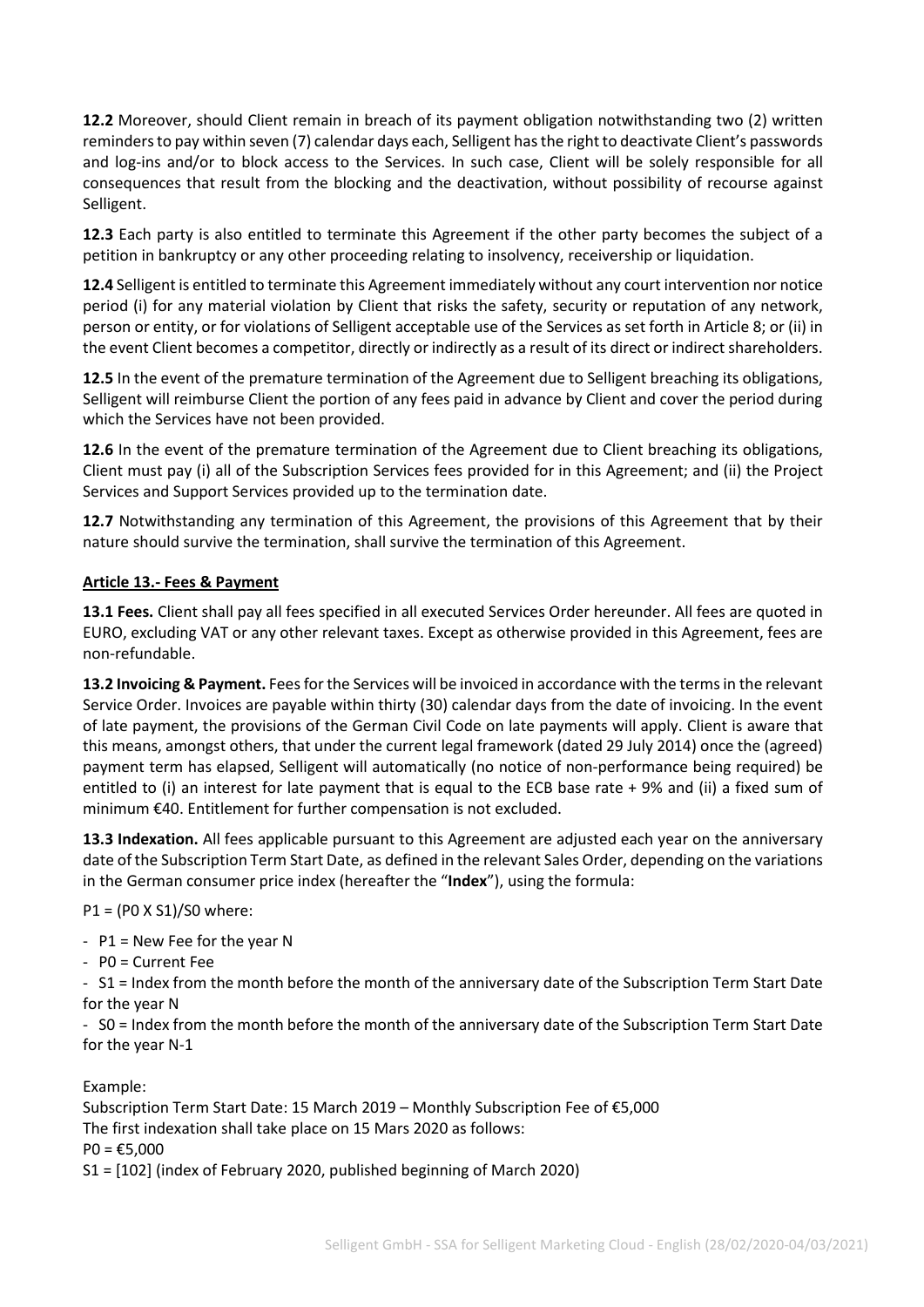S0 = [101] (index de February 2019, published beginning of Mars 2019)  $P1 = (5.000*102)/101 = \text{\textsterling}5,049.50$ 

#### **Article 14.- Commercial reference**

Client authorizes Selligent to use the following information as a commercial reference in publications, events and actions to promote Selligent's products and services: Client's name and<sub>r</sub> information that is publicly known about Client (including Client's logo). Client can revoke this authorization at any time in writing without any justification.

#### **Article 15.- General Provisions**

**15.1 Entire Agreement – Severability.** The Agreement is the entire agreement between the parties relating to subject matter hereof, and supersedes all prior or simultaneous agreements, negotiations or statements.

Any commercial offer issued by Selligent under this Agreement shall be valid for a maximum period of three (3) months.

The interconnected environment of cloud computing is subject to rapid and substantial change of operational, legal and data security requirements parameters. As a result, this Agreement may need to be amended from time to time. Any such change will be notified to Client by email. In case Client does not object within fourteen (14) working days to such change, Client shall be deemed to accept it. In case Client timely objects to such change, Selligent shall be entitled to terminate the Agreement. Substantial change of such parameters includes any substantial change of the digital technology and enactment of local, national or international law or regulation applicable to the Selligent products and services, in particular as regards data security. If Client does not explicitly refuse such change within one (1) month by e-mail to Selligent, he will be deemed to agree therewith.

Subject to the above, this Agreement may not be released, discharged, supplemented, amended or modified in any manner except by an instrument in writing signed by a duly authorised officer or representative of each of each party.

In case any provision of this Agreement is held invalid or unenforceable for any reason, the remaining provisions shall continue in full force without being impaired. Client and Selligent shall act in good faith to replace any invalid provision with a valid one that most closely approximates the intent and economic effect of the invalid provision.

**15.2 Other Documents**. No terms, provisions or conditions of any purchase order, acknowledgment or other business form that Client may use in connection with the purchase of any Service will have any effect on the rights, duties or obligations of the Parties under, or otherwise modify, this Agreement, irrespective of any failure of Selligent to object to such terms, provisions or conditions. Service Orders are noncancellable and non-refundable.

**15.3 Governing Law – Limitation.** This Agreement is governed by and construed under German law excluding its conflicts of law principles (i.e. in the event of any conflicts, German law, rules and regulations shall prevail and govern). Any dispute in connection to this Agreement shall be subject to the exclusive jurisdiction of the courts of Munich. Any claim of Client before a court in connection with this Agreement can only be initiated by the Signing Entity and, to the extent legally permitted, is subject to a limitation period of one (1) year as of the date where the facts giving rise to such claim are known or should have been known by the claimant.

**15.4 Force Majeure.** Neither party shall incur any liability to the other for any failure to perform any of its obligations under this Agreement to the extent such failure is caused by events, occurrences or causes beyond its reasonable control and without any negligence on the part of the party seeking protection under this Article. Such events shall include, without limitation, acts of God, strikes, lockouts, riots, acts of war, terrorism, earthquake, fire or explosions. The inability to meet financial obligations is expressly excluded from this Article. Each party shall use best effort to minimise and reduce any period of delay caused by any